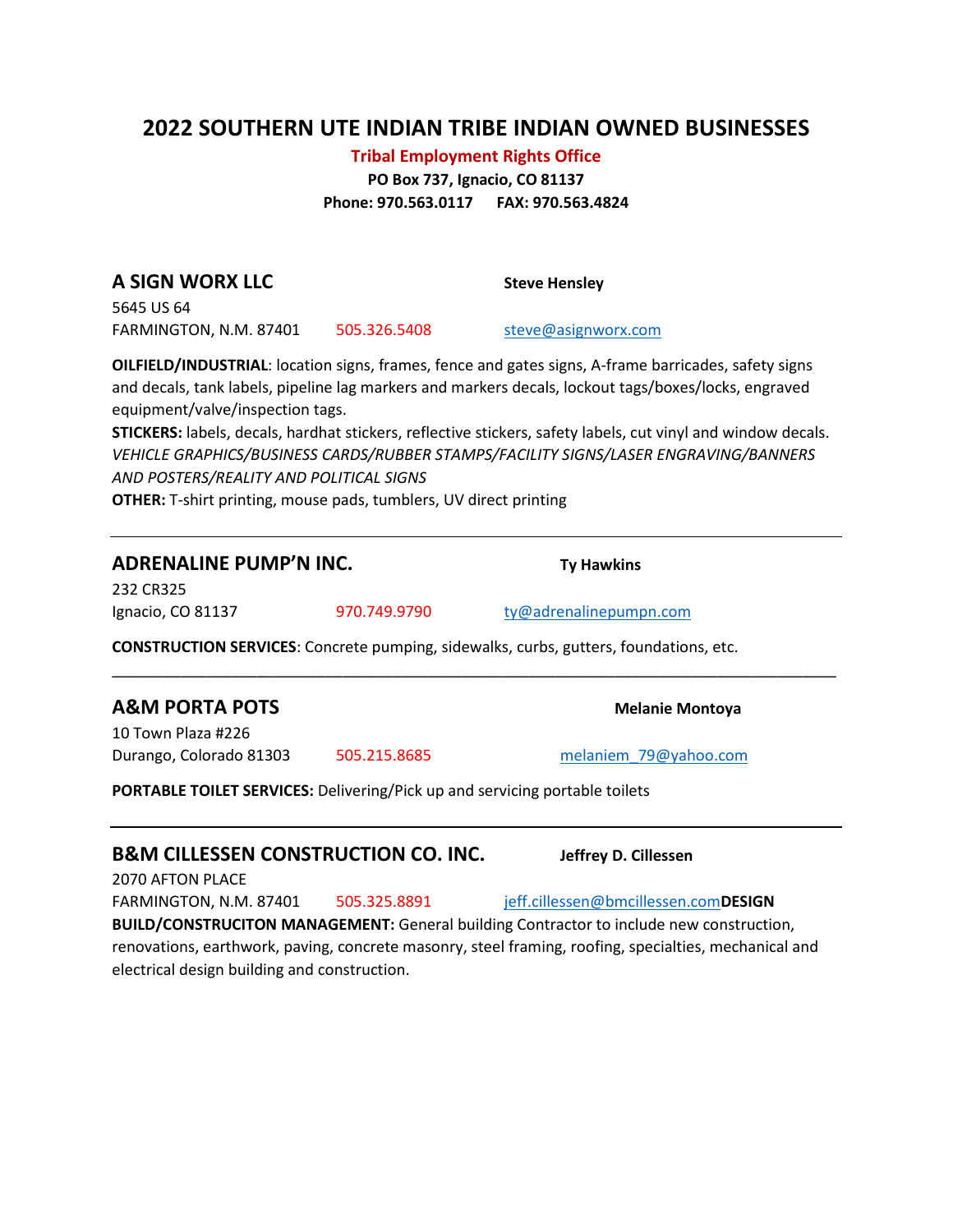# **BELAVE SPA AND SALON, LLC** Alfred J. Begay

288 Animas View Drive #123 Durango, Colorado 81301 970.563.6268 [belave1971@gmail.com](mailto:belave1971@gmail.com) **Services:** Salon services, haircuts, perming, coloring, hair extensions, manicures, pedicures, massage, and facial services.

\_\_\_\_\_\_\_\_\_\_\_\_\_\_\_\_\_\_\_\_\_\_\_\_\_\_\_\_\_\_\_\_\_\_\_\_\_\_\_\_\_\_\_\_\_\_\_\_\_\_\_\_\_\_\_\_\_\_\_\_\_\_\_\_\_\_\_\_\_\_\_\_\_\_\_\_

# **BISON CONSTRUCTION TIM Watts** 403 W. Broadway PMB 230 Bloomfield, NM 87413 505.330.1202 jijstacie@yahoo.com **Services:** Building of oilfield locations, roads, game/ fish ponds. Maintenance of roads, pipeline roustabout compressor installation, contaminated dirt removal reclaiming oilfield location, right of ways. \_\_\_\_\_\_\_\_\_\_\_\_\_\_\_\_\_\_\_\_\_\_\_\_\_\_\_\_\_\_\_\_\_\_\_\_\_\_\_\_\_\_\_\_\_\_\_\_\_\_\_\_\_\_\_\_\_\_\_\_\_\_\_\_\_\_\_\_\_\_\_\_\_\_\_\_\_\_\_\_\_\_\_ **CHAVEZ CONSTRUCTION CORPORATION Christopher Chavez** 6 NORTH DOLORES ROAD UNIT 1 CORTEZ, CO 81321 970.529.6101 [christopherchavezsr1@gmail.com](mailto:christopherchavezsr1@gmail.com) **GENERAL AND OILFIELD CONSTRUCITON:** Road construction, concrete work, dirt work, fencing, of way construction and clearing, heavy hauling and gravel pit development. \_\_\_\_\_\_\_\_\_\_\_\_\_\_\_\_\_\_\_\_\_\_\_\_\_\_\_\_\_\_\_\_\_\_\_\_\_\_\_\_\_\_\_\_\_\_\_\_\_\_\_\_\_\_\_\_\_\_\_\_\_\_\_\_\_\_\_\_\_\_\_\_\_\_\_\_\_\_\_\_\_\_\_\_\_ **COMMON GROUND, INC** Andrea Anderson 359 ANTELOPE AVE PAGOSA SPRINGS, CO 81147 970.946.4299 [acommonground@centurytel.net](mailto:acommonground@centurytel.net) **ALL ASPECTS OR GENERAL CONSTRUCTIONS AND EXCAVATIONS \_\_\_\_\_\_\_\_\_\_\_\_\_\_\_\_\_\_\_\_\_\_\_\_\_\_\_\_\_\_\_\_\_\_\_\_\_\_\_\_\_\_\_\_\_\_\_\_\_\_\_\_\_\_\_\_\_\_\_\_\_\_\_\_\_\_\_\_\_\_\_\_\_\_\_\_\_\_\_\_\_\_\_\_\_ DIANE'S TORTILLA BURGER Diane Millich** 2999 COUNTY ROAD 308 DURANGO, CO 81303 970.759.9044 [dianemillich@yahoo.com](mailto:dianemillich@yahoo.com) **CONCESSION/FOOD SALES/CATERING. DOUGHTY CONSTRUCTION, LLC** Loren Doughty PO Box 421 La Plate, Colorado 87418 505.787.7848 [lorenhallett@hotmail.com](mailto:lorenhallett@hotmail.com) [ldweldingandfencing@gmail.com](mailto:ldweldingandfencing@gmail.com) **WELDING AND FENCING, CONSTRUCITON SERVICES**: Steel building construction, Corral building, All types of range fence, Chain link fence, All types of residential fence, Dirt work services.

underground utilities, reclamation, drainage, house construction/remodeling, electrical, landscape, right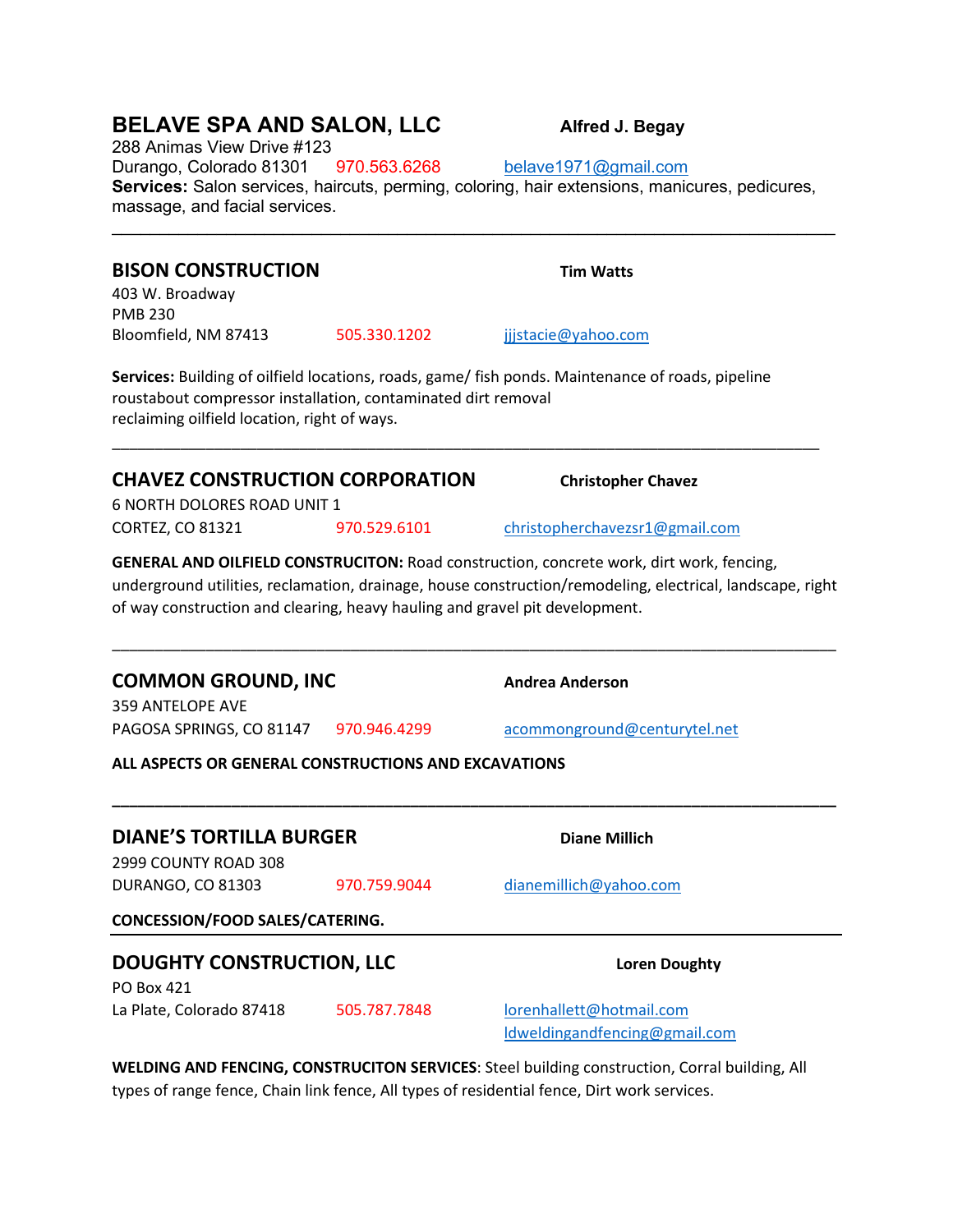### **DROP TINE TRUCKING & EXCAVATION LLC Rhiannon Velasquez**

635 County Road 326 Ignacio, Colorado 81137 970.903.5264 [droptine2021@gmail.com](mailto:droptine2021@gmail.com)

**CONSTRUCTION SERVICES:** Hauling sand, gravel and excavation work.

## **EAGLE FEATHER CONSTRUCTION LLC** Karla R. Tucson

1314 KREMER DR #2

BAYFIELD, CO 81122 720.233.6459 [atucson76@yahoo.com](mailto:atucson76@yahoo.com)

**RESIDENTIAL CONSTRUCTION:** Remodeling interior and exterior, residential project constructions, concrete repairs/driveways/sidewalks/patios, wood patios and decks.

96 Timer Drive Durango, CO 81303 970.946.2236 [earthart@frontier.net](mailto:earthart@frontier.net)

**Services:** Landscape, brush clearing, water features, material hauling small dirt work projects.  $\_$  , and the set of the set of the set of the set of the set of the set of the set of the set of the set of the set of the set of the set of the set of the set of the set of the set of the set of the set of the set of th

## **FREDERICKS CUSTOM COATINGS Jesse Fredericks**

6270 Hwy. 550 Unit A

Durango, CO 81303 970.238.0524 [frederickscustomscoatings@gmial.com](mailto:frederickscustomscoatings@gmial.com)

**Services:** Prime Services Exterior Painting and Staining –Residential, Commercial, And industrial. New construction, Exterior repaints. Metal Roof Coatings. Deck Coatings. Metal and Anticorrosive Coatings, Marine Coatings, etc. Exterior building surface Repair and restoration; repair and restore any damaged or compromised surfaces Including but not limited to wood or composite siding, cement board siding, vinyl siding. Stucco, all types of fascia, soffit, or other trim, wainscoting, etc. Mold mildew and/or Water damage remediation. Oil & Gas industry painting experience. Sand/cob blasting. Paint removal. Main techniques used; Spraying, Spray and back brush, Brush and roll. Interior Paint and Drywall- Residential, Commercial, and Industrial. New construction Paint and drywall. Interior repaints. Cabinetry refinish. Drywall hang, tape and texture Match. Other interior repairs and restoration of wall, ceilings, trim, etc. Matching spray,

Hand or custom drywall texture. Specialty Coatings (Concrete coatings, Metal and Anti Corrosive Coatings, Marine Coatings, etc. Mold, mildew and/or water damage remediation. Main techniques used; spraying, spraying and back rolling, Brush and roll, tape caulking. Sub Service offered: Exterior siding and trim carpentry, interior trim carpentry, stucco installation, demo, snow Removal insulation installation, tile.

**EARTH ART Robert F. Toledo**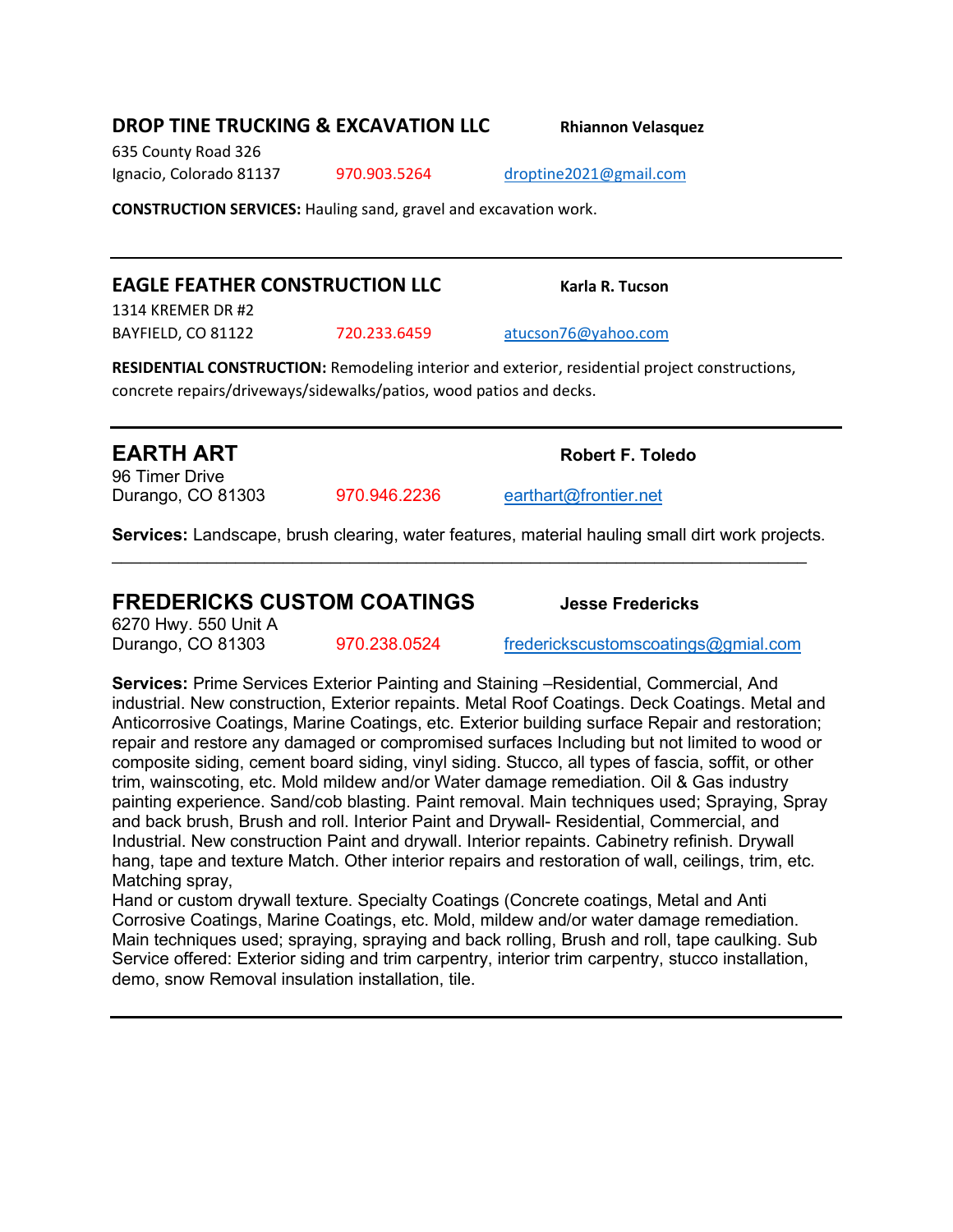### **IINA-BA, INC. Duane Aspaas** P.O. Box 2606 Farmington, N.M. 87401 505.327.1072 [daspaas@iinaba.com](mailto:daspaas@iinaba.com)

**Services:** Environmental Engineering – Environmental Site Assessment & Characterization UST Soil Remediation, Storm Water Pollution Prevention Plan (SWP3), SPCC, LUST Civil Engineering – Design Build, R.O.W., Road Design, Subdivisions, Structural Design, Waste Water Improvements, Storm Water Designs Drainage Design. Analytical Laboratory – Environmental Analyses on Water, Waste Water, Soils, & Sludge's. IT Demolitions. Construction Design Build, Demolish, Dirt work, Roustabout, Building Commercial & Residential, Excavation and Construction Service.

\_\_\_\_\_\_\_\_\_\_\_\_\_\_\_\_\_\_\_\_\_\_\_\_\_\_\_\_\_\_\_\_\_\_\_\_\_\_\_\_\_\_\_\_\_\_\_\_\_\_\_\_\_\_\_\_\_\_\_\_\_\_\_\_\_\_\_\_\_\_\_\_\_\_\_\_\_\_\_\_\_\_\_\_\_

# **LUCKY 7 COMPANY Ty B. Hawkins**

232 COUNTY ROAD 325 IGNACIO, CO 81137 970.749.9790 [ty@luckycompany.com](mailto:ty@luckycompany.com)

**EXCAVATION/CONCRETE/METAL STEEL BUILDING AND GENERAL CONTRACTING:** Commercial and residential excavations and all types of foundations and site development. Installations of main water lines, sewer lines and storm sewers, culverts, RCP, electric lines, gas lines and irrigations (cleaning and building irrigations). Oilfield and site locations. Hauling gravel, dirt, topsoil, concrete, demolition and trash with Dump Trucks, Belly Dump Trucks, End Dump Trucks and Side Dump Trucks. Building NSE retaining walls, landscape boulder walls, and Gabion walls. Commercial and Residential concrete foundations, sidewalks, curbs, gutters, stairs and decorative concrete. Concrete structures for storm sewers, irrigation systems and bridges. General contacting, house building, barns, commercial buildings and sub-division development

**LT FLOORING Chantell Toledo** P.O. Box 820

Ignacio, CO 81137 970.946.2062 [chantelltoledo@rocketmail.com](mailto:chantelltoledo@rocketmail.com)

**Services:** The sale of flooring and installation of flooring

# **LUCKY RIDGE, INC.** Anthony & Roxanna Simpson

3890 Morningstar Dr.

505.258.4508 [asimpson@luckyridge.com](mailto:asimpson@luckyridge.com)

**Services:** Roustabout; offer all aspects of general oilfield construction; Hot Shot 24 hr. service. Earthwork: new well site preparation, tree cutting, cutting & blading of roads, & site clean-up. (Subcontracted). Excavation: Lined containments (PVC, HDPE), uncovering pipeline for inspection and coating, erosion control, drain line construction, inspection & repair, pond retirement. Lifting: has a 23 hydraulic boom truck complete with rigging and qualified operators. Welding: basic structural welding to certified pipe work as necessary. Compressor Station: from new installations to swapping out old units and maintenance. We do associated building work. No job is too big. Plant Work: New construction, maintenance and repair work on all systems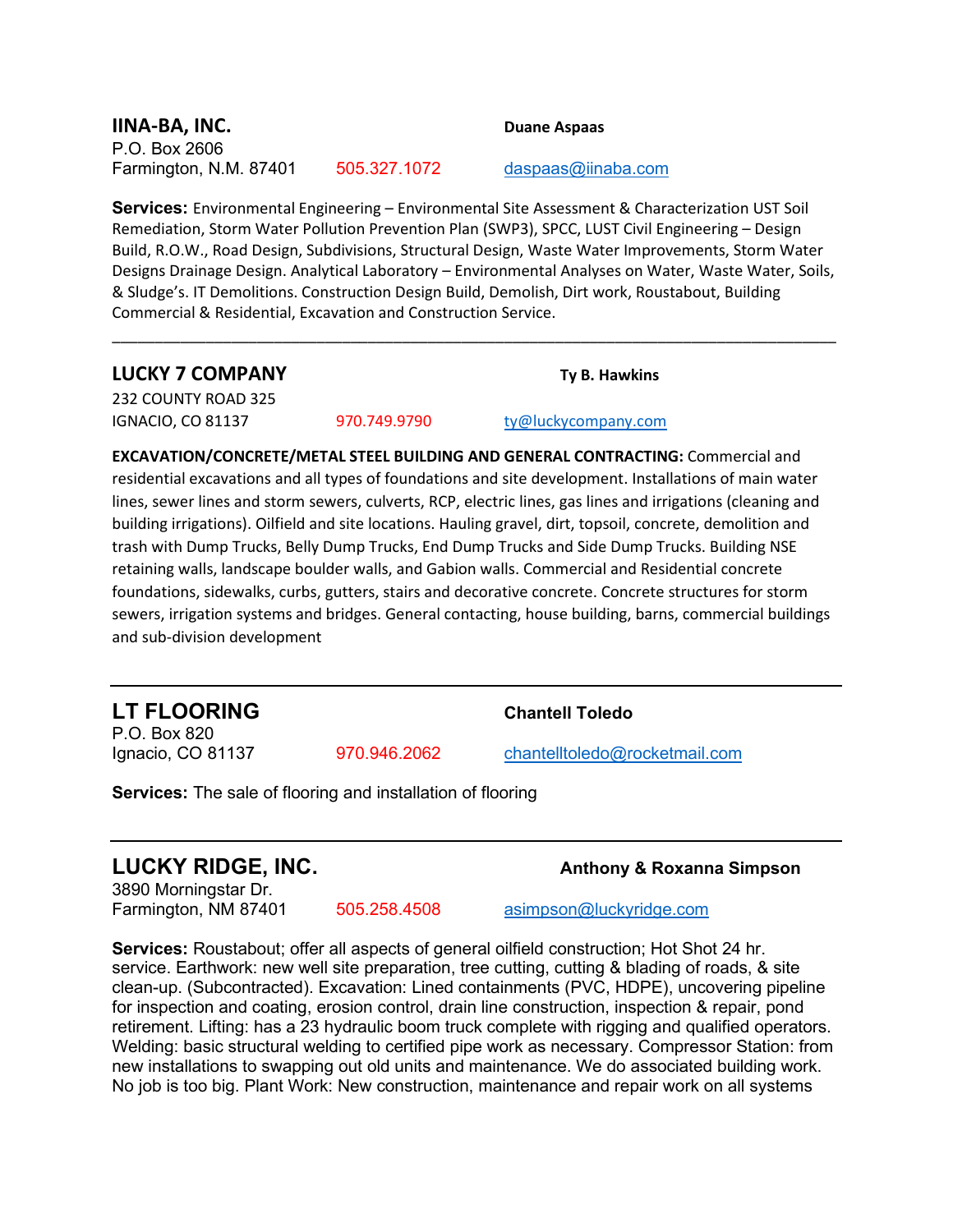including water, sewer, oil & gas piping, drain lines, steam piping, stainless steel tubing & associated components such as coolers, compressors vessels, pumps, valves, and operators.

 $\mathcal{L}_\mathcal{L} = \{ \mathcal{L}_\mathcal{L} = \{ \mathcal{L}_\mathcal{L} = \{ \mathcal{L}_\mathcal{L} = \{ \mathcal{L}_\mathcal{L} = \{ \mathcal{L}_\mathcal{L} = \{ \mathcal{L}_\mathcal{L} = \{ \mathcal{L}_\mathcal{L} = \{ \mathcal{L}_\mathcal{L} = \{ \mathcal{L}_\mathcal{L} = \{ \mathcal{L}_\mathcal{L} = \{ \mathcal{L}_\mathcal{L} = \{ \mathcal{L}_\mathcal{L} = \{ \mathcal{L}_\mathcal{L} = \{ \mathcal{L}_\mathcal{$ 

# **N-n-D Express Painting Services, LLC** Danielle Monte

P.O. Box 1574

Ignacio, CO 81137 970.563.4050 nndeps@gmail.com

**Services:** Painting business, interior, exterior of homes and buildings.

| <b>NUUCHU FENCE&amp;WELDING LLC</b>                                 |              | <b>Manford Raines</b>                                                                                                                                                                  |
|---------------------------------------------------------------------|--------------|----------------------------------------------------------------------------------------------------------------------------------------------------------------------------------------|
| P.O. Box 255<br>Bayfield, CO 81122                                  | 970.880.0909 | nuuchufence@gmail.com                                                                                                                                                                  |
|                                                                     |              |                                                                                                                                                                                        |
| gates or fences.                                                    |              | FENCING AND WLEDING: building various styles and height of fences, gates and custom welding on                                                                                         |
| OSAGE ELECTRICAL CONTRACTORS, INC.<br>4720 North Rockcliff Road     |              | <b>Matt Hicks</b>                                                                                                                                                                      |
| Ponca City, Oklahoma 74604 580.761.8161                             |              | mhicks@osageelectric.com                                                                                                                                                               |
| of residential fence, Dirt work services.                           |              | SERVICES: Steel building construction, Corral building, All types of range fence, Chain link fence, All types                                                                          |
| PINE RIVER TOWING RECOVERY AND TRANSPORTCarol Olguin<br>6809 CR 334 |              |                                                                                                                                                                                        |
| <b>IGNACIO, CO 81137</b>                                            | 970.563.3142 | prtrt4229@gmail.com                                                                                                                                                                    |
|                                                                     |              | TOWING SERVICES: motor vehicles/RV's/portable buildings/trailers/ recovery, removal, transport.                                                                                        |
| RALPH W. MILLER INC.<br>P.O. Box 2156                               |              | <b>Jackie Johnson</b>                                                                                                                                                                  |
| Farmington, NM 87499                                                | 505.325.3609 | rwminc.net@rwminc.net                                                                                                                                                                  |
| improvement.                                                        |              | Services: Pipeline, distribution system, welding, excavation, installation & welding of<br>polyethylene pipe (pe) roustabout, reseeding, automation, earthwork, site utilities, & site |
| <b>RED CEDAR GATHERING COMPANY</b>                                  |              | <b>Kourtney Hadrick</b>                                                                                                                                                                |
| 125 MECADO ST. STE 201                                              |              |                                                                                                                                                                                        |

**OIL AND GAS SERVICES:** Natural gas gathering, compression, treating and marketing.

DURANGO, CO 81301 970.764.6677 [khadrick1@redcedargathering.com](mailto:khadrick1@redcedargathering.com)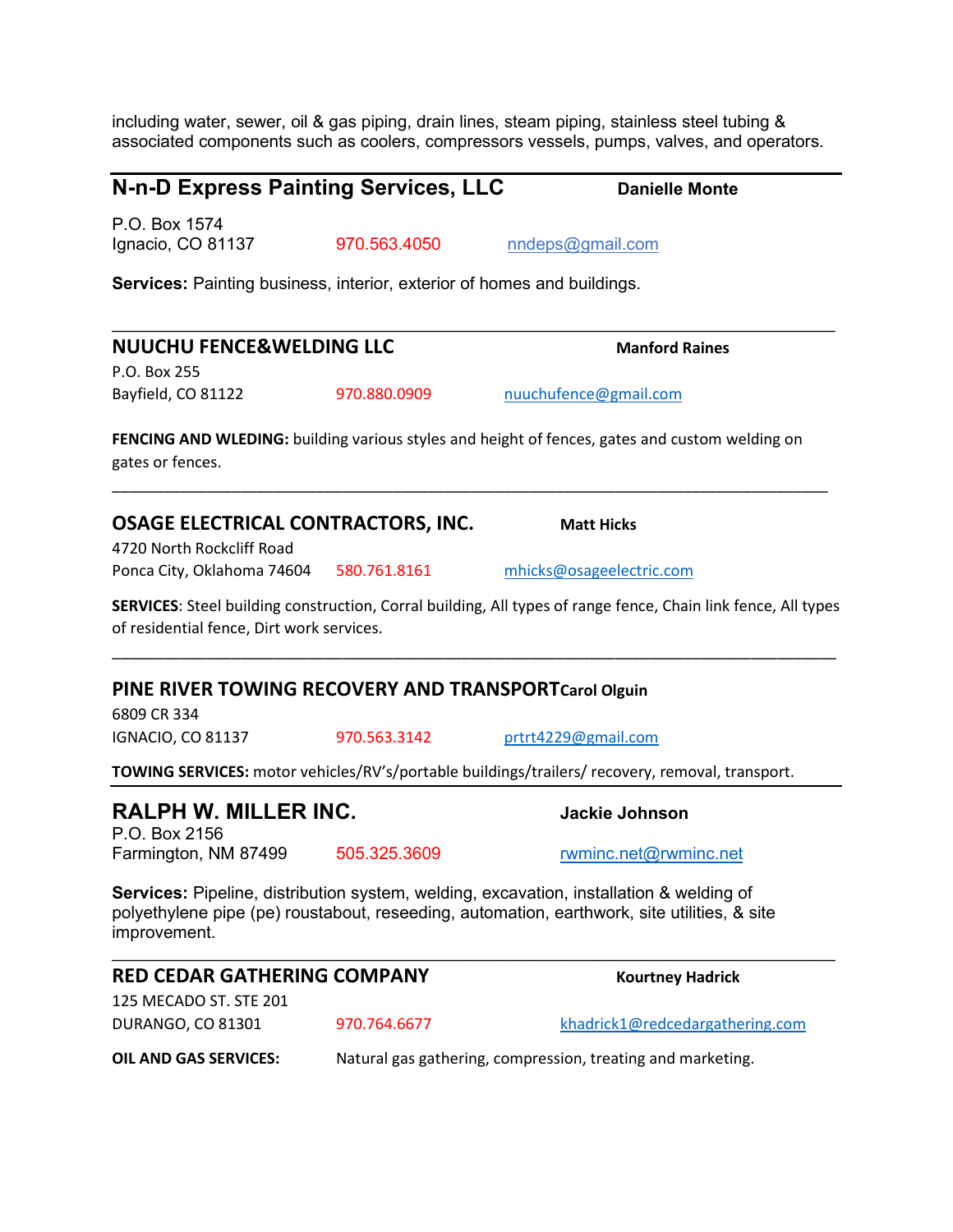### **RED SKIES SURVEYING & MAPPING, INC Kenneth Werito Sr**

101 FAUVER LN BLOOMFIELD, N.M. 87413 505.793.5325 [kwerito@earthlink.com](mailto:kwerito@earthlink.com)

**SURVEY SERVICES:** land surveying, associated mapping, compilation of data, survey supplies and equipment rental.

### **RED WILLOW PRODUCTION COMPANY** Serena Toledo

P.O. Box 369

Ignacio, CO 870.563.5104 [stoledo@rwpc.us](mailto:stoledo@rwpc.us)

**Services:** Oil and gas exploration and production company

# **TETON ENERGY CONSULTING LLC Robert L. Maurer**

P.O. Box 937 Aztec, New Mexico 87410 505.632.7300 [tetonenergy@aol.com](mailto:tetonenergy@aol.com)

Services: Flow back labor, Night Watch, Site Security, Gate Guards, Work Over Rig Consulting, Drilling Rig Consulting, and Hot Shot Services. Generator & Light towers rentals. Pumps & Safety centers, fire units, BOP testing, Water Filtrations, 1502 line.

# **TAYLOR PRIVATE SECUITY & SNOW PLOWING Andrea Taylor**

P.O. Box 158

Ignacio, Colorado 81137 970.884.0507 [andreataylor85@rocketmail.com](mailto:andreataylor85@rocketmail.com)

**Services:** Private security; powwows, concerts, traffic control, crowd control, security, presence. Taylor Snow Plowing: Driveways, Parking lots, roads.  $\mathcal{L}_\mathcal{L} = \{ \mathcal{L}_\mathcal{L} = \{ \mathcal{L}_\mathcal{L} = \{ \mathcal{L}_\mathcal{L} = \{ \mathcal{L}_\mathcal{L} = \{ \mathcal{L}_\mathcal{L} = \{ \mathcal{L}_\mathcal{L} = \{ \mathcal{L}_\mathcal{L} = \{ \mathcal{L}_\mathcal{L} = \{ \mathcal{L}_\mathcal{L} = \{ \mathcal{L}_\mathcal{L} = \{ \mathcal{L}_\mathcal{L} = \{ \mathcal{L}_\mathcal{L} = \{ \mathcal{L}_\mathcal{L} = \{ \mathcal{L}_\mathcal{$ 

\_\_\_\_\_\_\_\_\_\_\_\_\_\_\_\_\_\_\_\_\_\_\_\_\_\_\_\_\_\_\_\_\_\_\_\_\_\_\_\_\_\_\_\_\_\_\_\_\_\_\_\_\_\_\_\_\_\_\_\_\_\_\_\_\_\_\_\_\_\_\_\_\_\_\_\_\_\_\_\_\_\_\_\_\_

**TIERRA FCI LLC P.O. BOX 367**

IGNACIO, CO 81137 970.385.7770 [pmorrissey@sugf.com](mailto:pmorrissey@sugf.com)

**COMPLETE COMMERCIAL DEVELOPMENT AND CONSTRUCTION SERVICES:** Commercial property development, owner's representative services, pre-construction services, building programming, design team evaluation and selections, cost analysis services, eco-conscious construction evaluation and LEED services as a complete commercial contractor and construction manager.

\_\_\_\_\_\_\_\_\_\_\_\_\_\_\_\_\_\_\_\_\_\_\_\_\_\_\_\_\_\_\_\_\_\_\_\_\_\_\_\_\_\_\_\_\_\_\_\_\_\_\_\_\_\_\_\_\_\_\_\_\_\_\_\_\_\_\_\_\_\_\_\_\_\_\_\_\_\_\_\_\_\_\_\_\_

**TC CONTRACTING LTD Tyler Corbiere**

1488 COUNTY ROAD 509

IGANCIO, CO 81137 705.862.2363 [tylercorbierecontracting@gmail.com](mailto:tylercorbierecontracting@gmail.com)

**CONSTRUCTION/EXCAVATION:** Road construction/maintenance, oil and gas re-clamatic landscaping

\_\_\_\_\_\_\_\_\_\_\_\_\_\_\_\_\_\_\_\_\_\_\_\_\_\_\_\_\_\_\_\_\_\_\_\_\_\_\_\_\_\_\_\_\_\_\_\_\_\_\_\_\_\_\_\_\_\_\_\_\_\_\_\_\_\_\_\_\_\_\_\_\_\_\_\_\_\_\_\_\_\_\_\_\_